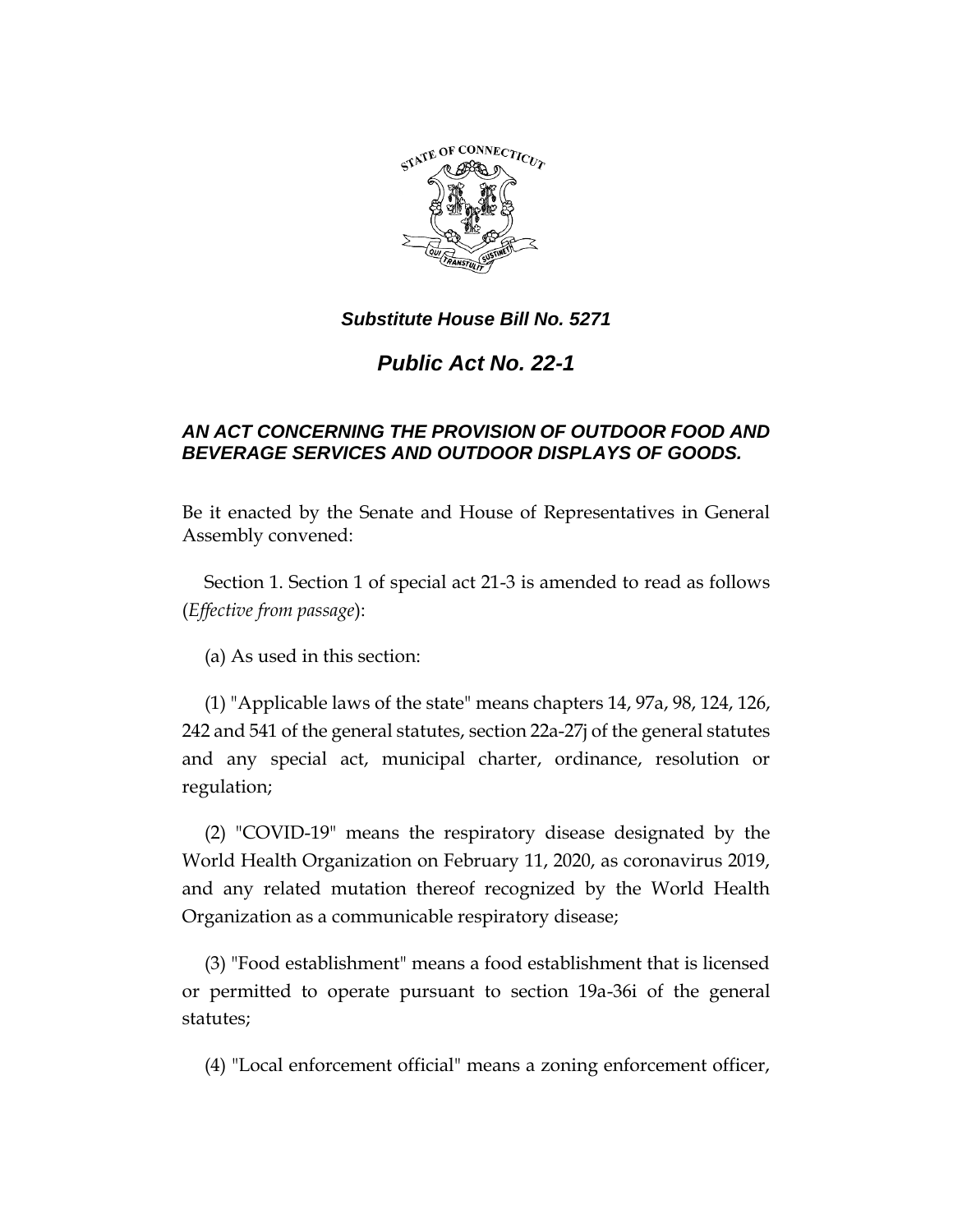or such officer's designee, or building official, or such official's designee;

(5) "Municipality" has the same meaning as provided in section 8-1a of the general statutes; and

(6) "Outdoor activities" means outdoor food and beverage service or outdoor displays of goods for sale. "Outdoor activities" shall not include live entertainment.

(b) Notwithstanding the provisions of section 8-3b of the general statutes, for the period commencing on **[**the effective date of this section**]** March 31, 2021, and ending **[**March 31, 2022**]** April 30, 2023, if a zoning administrator, chairperson of a zoning commission or planning and zoning commission or chief elected official of a municipality finds that a proposal to establish or change a zone or regulation to expand or permit outdoor activities is necessary to respond to or provide economic recovery from the COVID-19 pandemic, such zoning administrator, chairperson or chief elected official may place such proposal on the public hearing agenda of the zoning commission or planning and zoning commission, as applicable, and such commission shall conduct a public hearing and act on such proposal without the need to comply with the requirements of said section of the general statutes.

(c) (1) Notwithstanding any provision of the applicable laws of the state, for the period commencing on **[**the effective date of this section**]** March 31, 2021, and ending **[**March 31, 2022**]** April 30, 2023, any person making a permit application to engage in outdoor activities shall make such application to a local enforcement official, who shall review and make a determination on each such application. If such outdoor activities will occur on a state highway right-of-way, an additional permit application shall be made by such person to the Department of Transportation pursuant to chapter 242 of the general statutes. No local enforcement official shall impose a fee for a permit application under this subsection.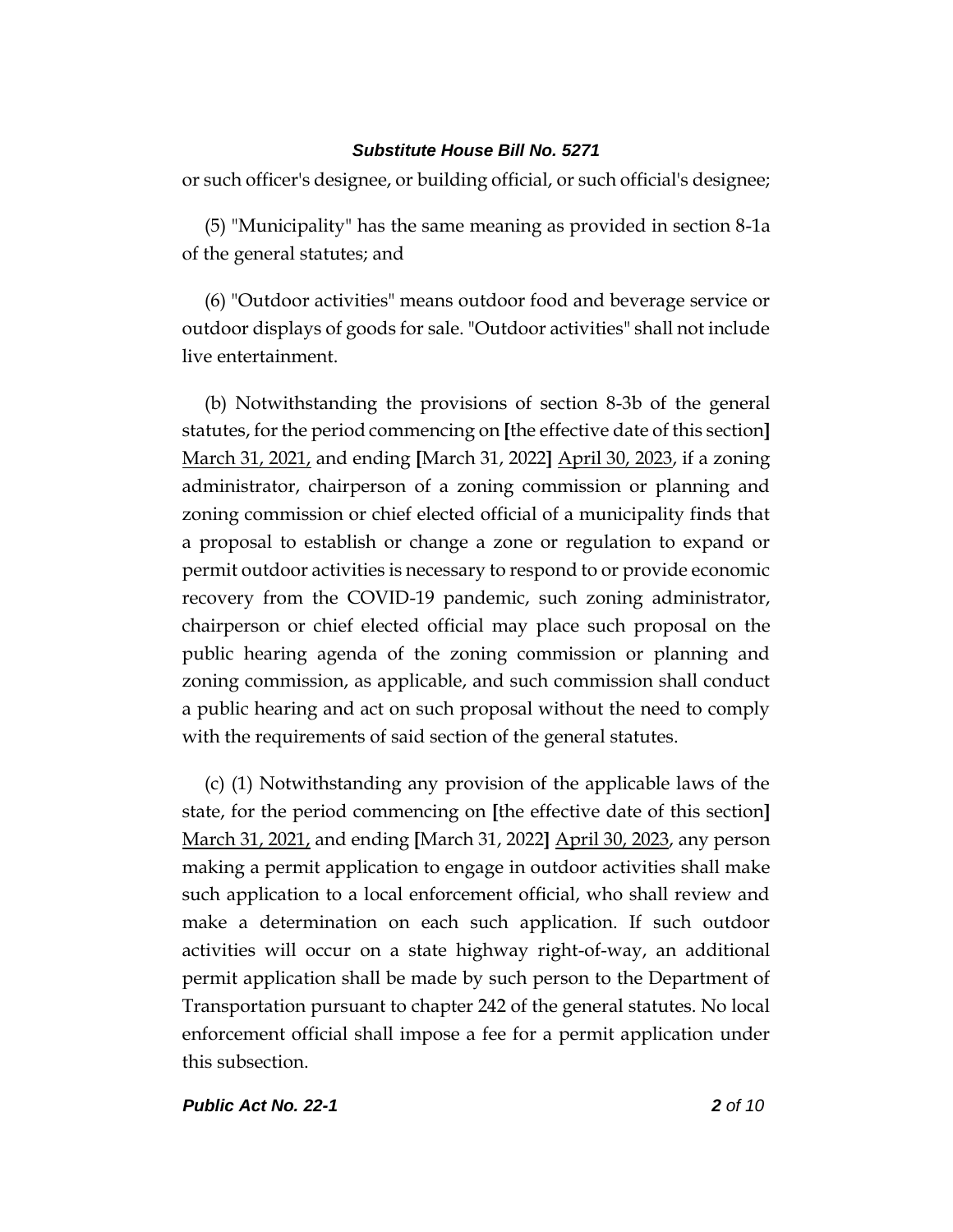(2) Notwithstanding any provision of the applicable laws of the state, for the period commencing on **[**the effective date of this section**]** March 31, 2021, and ending **[**March 31, 2022**]** April 30, 2023, any person who makes a permit application to a local enforcement official to engage in outdoor activities shall not be required to submit (A) plans stamped by a licensed engineer, landscape architect or architect, (B) a site survey, (C) a parking plan, (D) a traffic study or plan, (E) a sign plan, (F) a soil erosion and sediment control plan, (G) a photometric lighting plan, or (H) a stormwater management plan, provided such person submits, at a minimum, a (i) drawing or illustration, roughly to scale or dimensioned and depicting with reasonable accuracy the outdoor area proposed to be used and what is proposed to be placed, built or erected in the outdoor area, and (ii) written narrative describing any noise, waste management, odor, light pollution or environmental impacts expected in such outdoor area as a result of such outdoor activities and an explanation of how such impacts will be mitigated. The local enforcement official reviewing such application may require an applicant to submit additional information that such officer deems necessary to protect public health, safety or the environment, provided such officer shall consider the need for expedited review of such applications.

(3) Notwithstanding any provision of the applicable laws of the state, for the period commencing on **[**the effective date of this section**]** March 31, 2021, and ending **[**March 31, 2022**]** April 30, 2023, each local enforcement official shall approve, approve with conditions or reject any application for outdoor activities and notify each applicant of such decision in a manner prescribed by the local enforcement official not later than (A) ten days after the receipt of such application, or (B) ten days after the receipt of any additional information requested by the local enforcement official pursuant to subdivision (1) of this subsection. The failure of any local enforcement official to provide such notice shall be deemed to be an approval of such application.

*Public Act No. 22-1 3 of 10*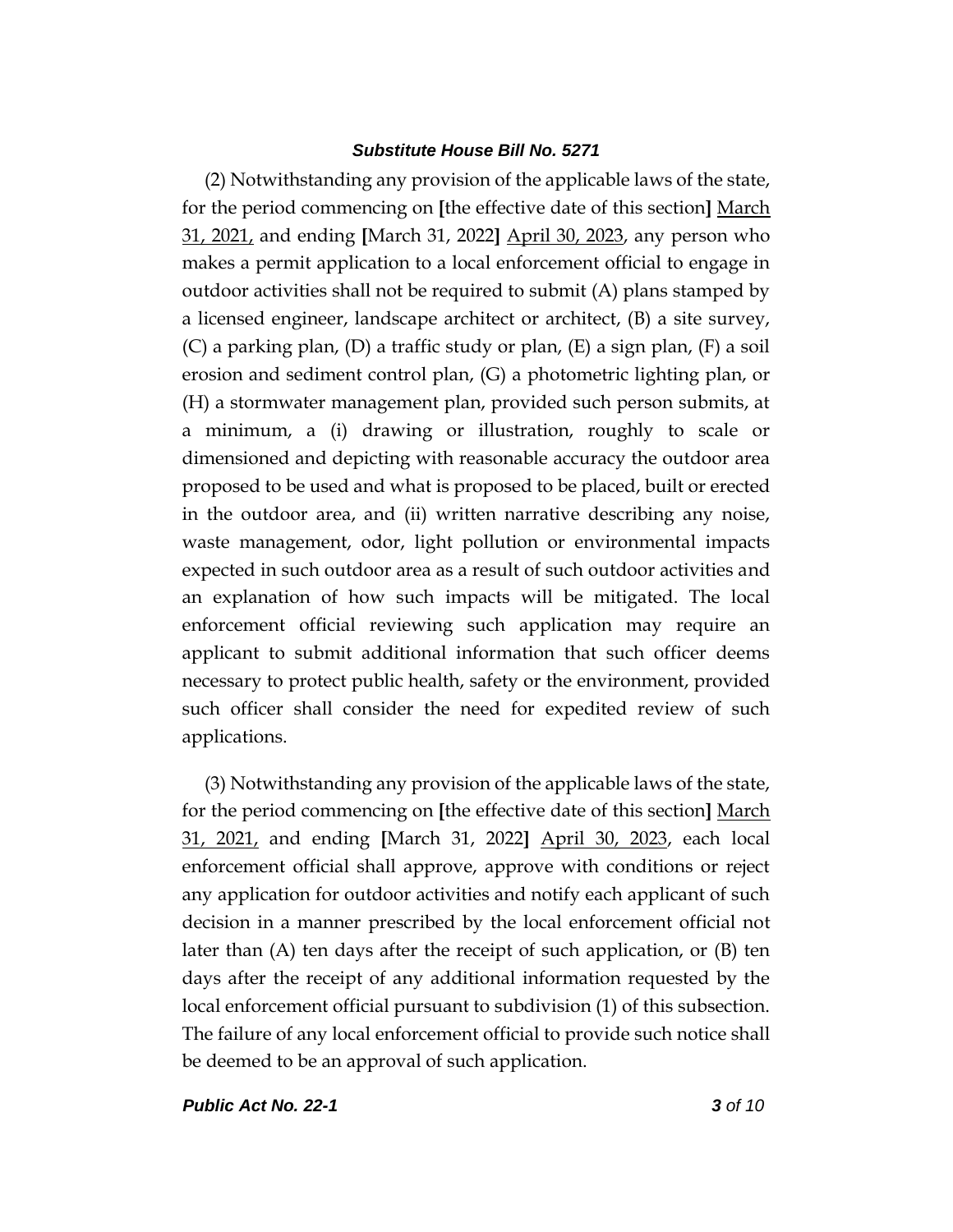(4) Notwithstanding any provision of the applicable laws of the state, for the period commencing on **[**the effective date of this section**]** March 31, 2021, and ending **[**March 31, 2022**]** April 30, 2023, if a local enforcement official approves with conditions or rejects an application pursuant to subdivision (3) of this subsection, the applicant may appeal such decision, not later than seven days after the receipt of notice of such decision, to the zoning commission, planning and zoning commission or chief elected official of the municipality, as applicable. A public hearing shall not be required for any such appeal.

(5) Notwithstanding any provision of the applicable laws of the state, for the period commencing on **[**the effective date of this section**]** March 31, 2021, and ending **[**March 31, 2022**]** April 30, 2023, nothing in this subsection shall affect an individual's right to submit a complaint to any relevant municipal authority or the right of any such municipal authority to enforce conditions or requirements associated with permitted outdoor activities, impose fines or issue notices of violations or cease and desist orders.

(d) Notwithstanding any provision of the applicable laws of the state, for the period commencing on **[**the effective date of this section**]** March 31, 2021, and ending **[**March 31, 2022**]** April 30, 2023, any person permitted to engage in outdoor activities may engage in such activities (1) on public sidewalks and other pedestrian pathways abutting the area permitted for principal use and on which vehicular access is not allowed, (A) provided a pathway (i) is constructed and maintained in compliance with physical accessibility guidelines, as applicable, under the federal Americans with Disabilities Act, 42 USC 12101, et seq., as amended from time to time, and the State Building Code, and (ii) such pathway extends for the length of the lot upon which the area permitted for principal use is located, is not less than four feet in width, not including any area on a street or highway, and remains unobstructed for pedestrian use, and (B) subject to reasonable conditions imposed by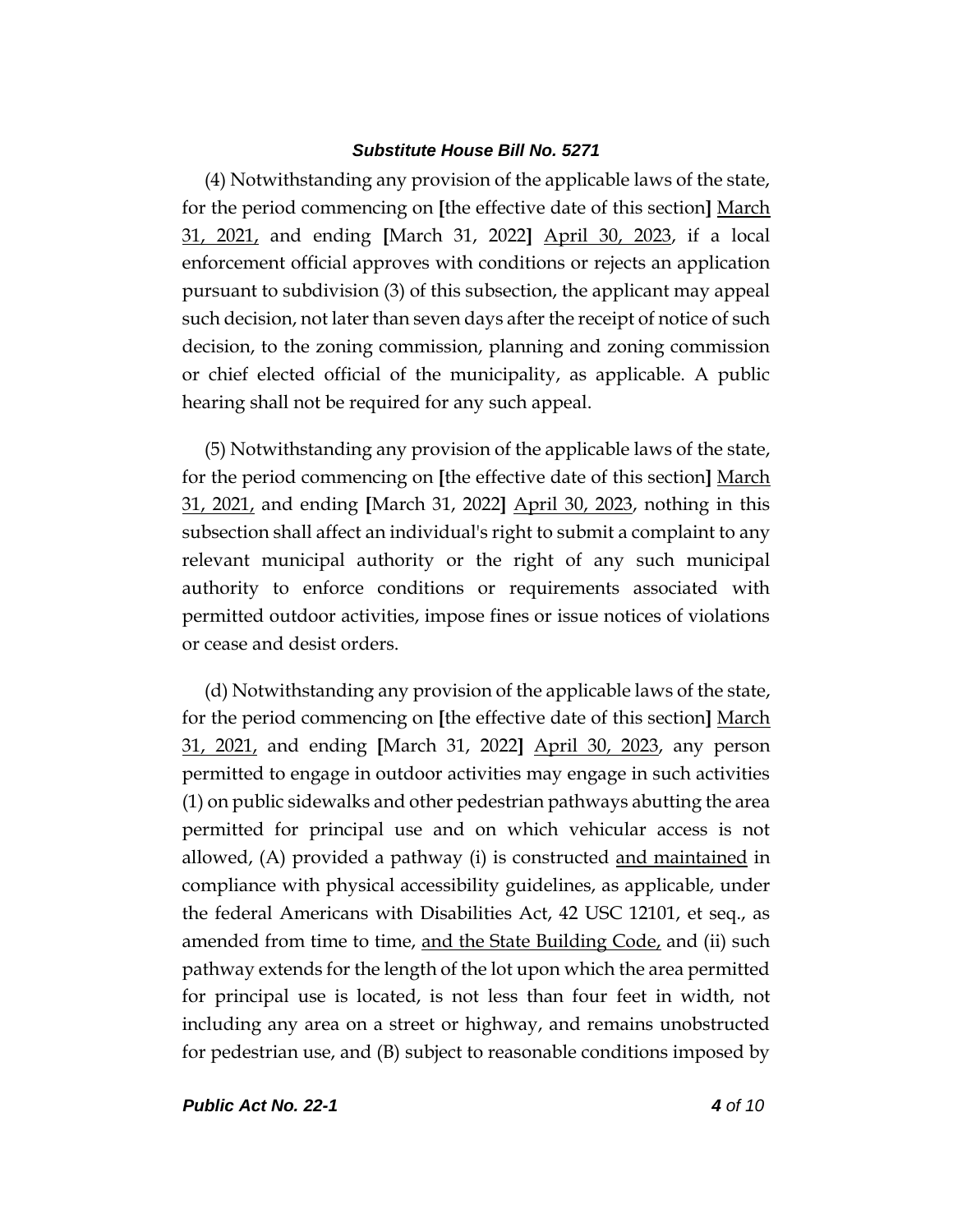the municipal official or agency that issues right-of-way or obstruction permits, (2) on off-street parking spaces or parking lots associated with the permitted use, notwithstanding any municipal ordinance establishing minimum requirements for off-street parking, (3) on any lot, streetface, yard, court or open space abutting, or noncontiguous lot that is not more than one lot, streetface, yard, court or open space removed from, the area permitted for the principal use, provided (A) such lot, streetface, yard, court or open space is located in a zoning district where outdoor activities are permitted, (B) such use is in compliance with any applicable requirements for access or pathways pursuant to physical accessibility guidelines under the federal Americans with Disabilities Act, 42 USC 12101, et seq., as amended from time to time, and the State Building  $Code<sub>c</sub>$  and  $(C)$  such person obtains written authorization to engage in such outdoor activities from the owner of such lot, streetface, yard, court or open space and provides a copy of such authorization to the zoning commission, and (4) until eleven o'clock p.m. on Friday and Saturday and nine o'clock p.m. on all other days of the week, or until times established by the zoning commission, planning and zoning commission or chief elected official of the municipality, as applicable, whichever is later.

(e) (1) Notwithstanding any provision of the applicable laws of the state, for the period commencing on **[**the effective date of this section**]** March 31, 2021, and ending **[**March 31, 2022**]** April 30, 2023, the Department of Transportation may allow any person to engage in outdoor activities on a nonvehicular portion of a state highway right-ofway, provided the department establishes any conditions on such use, as deemed necessary by the Commissioner of Transportation.

(2) For the period commencing on **[**the effective date of this section**]** March 31, 2021, and ending **[**March 31, 2022**]** April 30, 2023, outdoor activities shall be considered a special event for the purposes of section 14-298-262 of the regulations of Connecticut state agencies.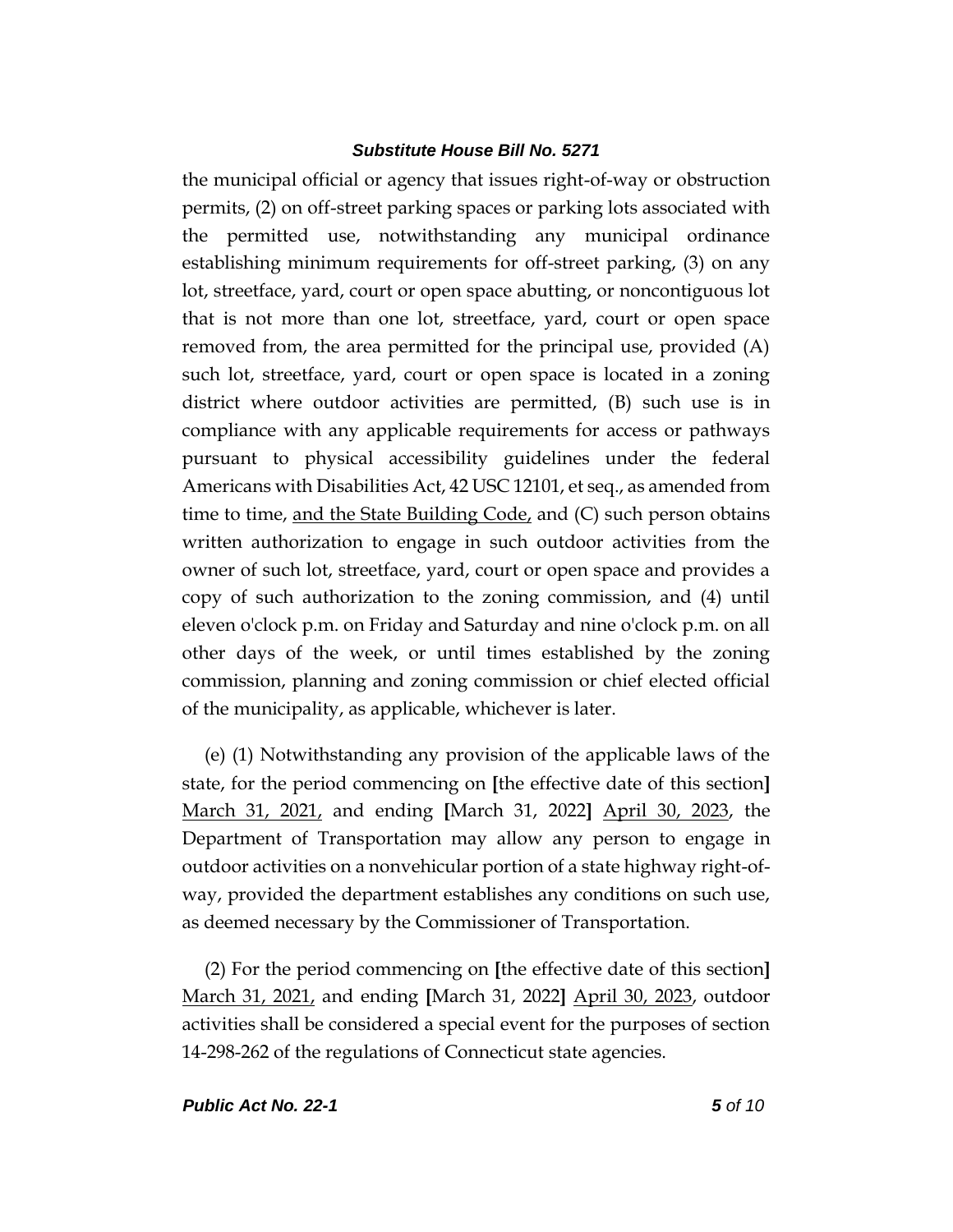(3) Notwithstanding any provision of the applicable laws of the state, for the period commencing on **[**the effective date of this section**]** March 31, 2021, and ending **[**March 31, 2022**]** April 30, 2023, any municipality shall request a special event permit from the Department of Transportation before closing any part of a vehicular portion of a state highway right-of-way for outdoor activities, in accordance with the provisions of section 14-298-262 of the regulations of Connecticut state agencies. The Department of Transportation shall expedite its review of any such request.

(4) Notwithstanding any provision of the applicable laws of the state, for the period commencing on **[**the effective date of this section**]** March 31, 2021, and ending **[**March 31, 2022**]** April 30, 2023, any municipal official having jurisdiction over local roads, in consultation with the municipality's local traffic authority, may close a local road to permit outdoor activities without conducting a public hearing, except that if such local road is utilized as part of a public transportation route, such official shall consult with the Department of Transportation.

(f) Notwithstanding any provision of title 30 of the general statutes or any provision of the regulations of Connecticut state agencies, for the period commencing on **[**the effective date of this section**]** March 31, 2021, and ending **[**March 31, 2022**]** April 30, 2023, no entity that is licensed to serve alcoholic beverages shall be required to obtain a patio or extension of use permit to engage in outdoor activities, provided such entity: (1) Complies with the provisions of this section, (2) complies with any rules for outdoor dining, including, but not limited to, safety or social distancing requirements issued by the Governor, the Department of Economic and Community Development or other agency or entity authorized by law or pursuant to an executive order, to issue such requirements in response to the COVID-19 pandemic, (3) complies with any municipal requirements related to outdoor dining or the sale of alcoholic beverages that are consistent with the provisions of this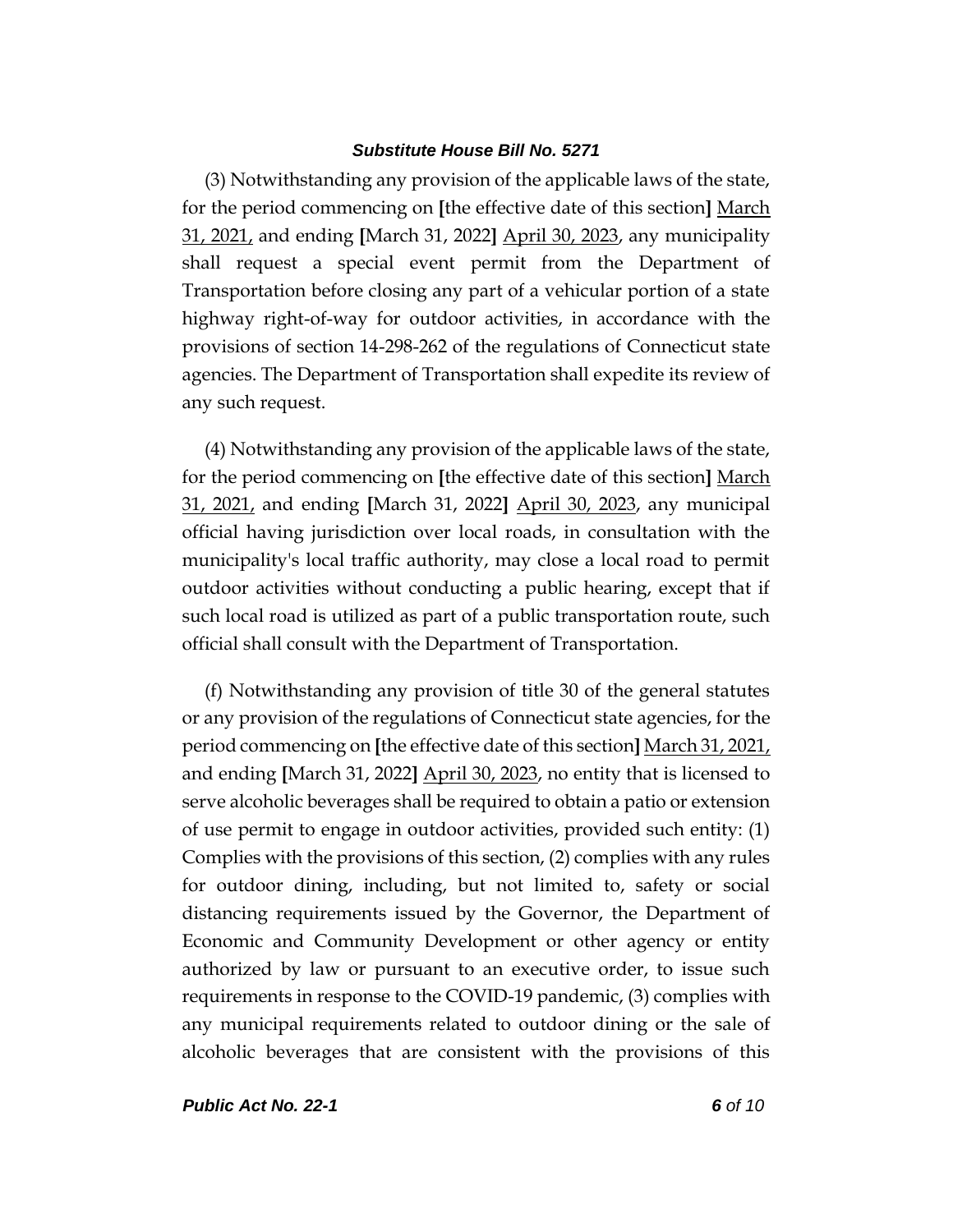section, (4) complies with any provision of title 30 of the general statutes or regulations of Connecticut state agencies regarding the prohibition of the sale of alcohol to minors or intoxicated persons or regarding restrictions on the times such entity may serve alcoholic beverages, (5) complies with any rules in effect limiting or restricting the sale or consumption of alcoholic beverages only to customers who consume food on such entity's premises, (6) does not maintain an outdoor consumer bar, as defined in section 30-62a of the general statutes, and (7) does not provide live entertainment, unless such entertainment was previously permitted in such entity's outdoor space or such entity obtains permission from the applicable municipal official to provide live entertainment, and the provision of such entertainment complies with any relevant safety or social distancing requirements issued by the Governor, the Department of Economic and Community Development or other agency or entity authorized by law or pursuant to an executive order, to issue such requirements in response to the COVID-19 pandemic.

(g) Any outdoor activity allowed pursuant to Executive Order No. 7MM of Governor Ned Lamont prior to **[**the effective date of this section**]** March 31, 2021, shall be deemed approved and permitted in accordance with the requirements of this section until **[**March 31, 2022**]** April 30, 2023, without need for reapplication, (1) provided an additional application shall be made for any expansion of a previously approved outdoor activity, except if such expansion is solely related to alterations to reduce the width of a pathway required pursuant to subdivision (1) of subsection (d) of this section, provided such pathway is not reduced to less than four feet in width, and (2) except that any person engaging in a previously approved outdoor activity on a state highway right-of-way who seeks to continue such outdoor activity after April 19, 2021, shall make an application to the Department of Transportation pursuant to chapter 242 of the general statutes to ensure compliance with relevant federal requirements.

*Public Act No. 22-1 7 of 10*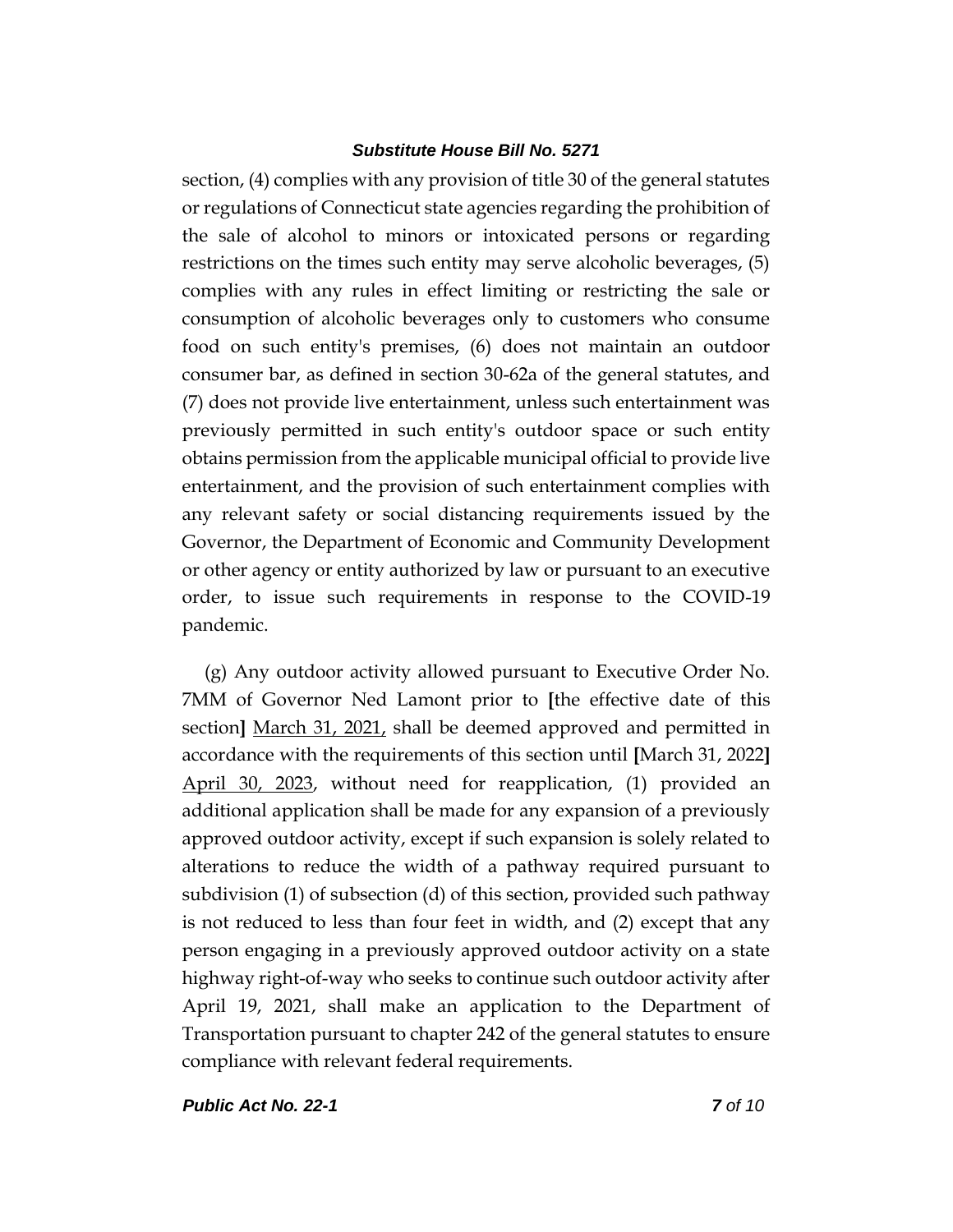(h) Notwithstanding any provision of the applicable laws of the state, nothing in this section shall alter or affect a nonconforming use or structure or prohibit any person from seeking or obtaining approval for engaging in outdoor activities pursuant to existing municipal zoning regulations.

(i) For the period commencing on **[**the effective date of this section**]** March 31, 2021, and ending **[**March 31, 2022**]** April 30, 2023, any minimum requirement for off-street parking or requirement prohibiting outdoor activities from taking place on parking lots shall not apply to the extent required to allow outdoor activities alone or in conjunction with any other activity authorized by law, executive order or municipal regulations, including any activity required to enable the response to the COVID-19 pandemic.

(j) The provisions of this section shall be liberally construed to promote the continuation of outdoor activities, as permitted by Executive Order No. 7MM of Governor Ned Lamont.

Sec. 2. (NEW) (*Effective May 1, 2023*) (a) For the purposes of this section, "beverage" includes alcoholic liquor or an alcoholic beverage, as defined in section 30-1 of the general statutes, "food establishment" means a food establishment that is licensed or permitted to operate pursuant to section 19a-36i of the general statutes and "municipality" has the same meaning as provided in section 8-1a of the general statutes.

(b) Notwithstanding any provision of the general statutes, special act, municipal charter or ordinance, the zoning commission of each municipality shall allow any licensee or permittee of a food establishment operating in such municipality to engage in outdoor food and beverage service as an accessory use of such food establishment's permitted use. Such accessory use shall be allowed as of right, subject only to any required administrative site plan review to determine conformance with zoning requirements not contemplated by this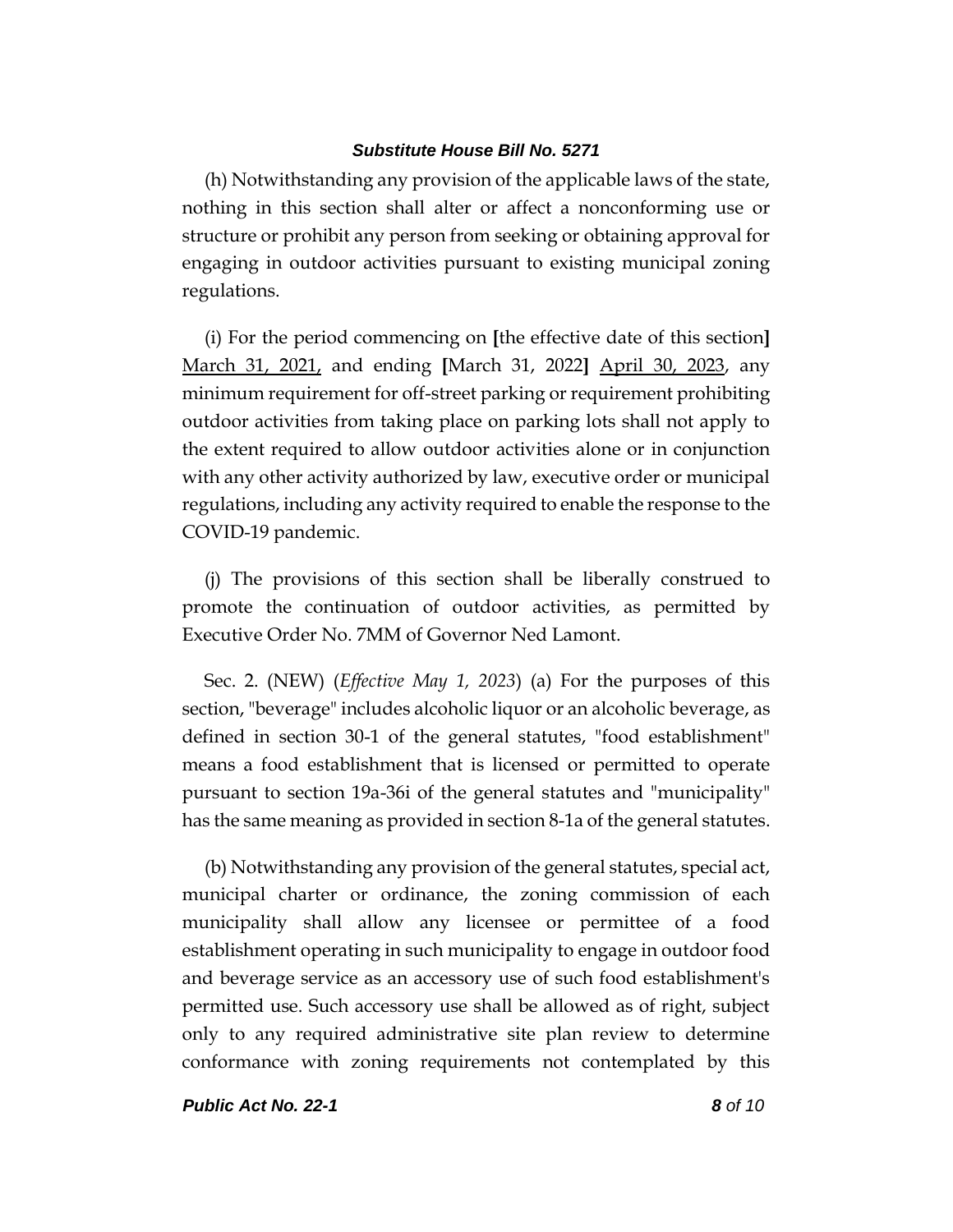section, provided such accessory use would not result in the expansion of a nonconforming use.

(c) Any such licensee or permittee may engage in outdoor food and beverage service (1) on public sidewalks and other pedestrian pathways abutting the area permitted for principal use and on which vehicular access is not allowed, (A) provided such pathway (i) is constructed and maintained in compliance with physical accessibility guidelines, as applicable, under the federal Americans with Disabilities Act, 42 USC 12101, et seq., as amended from time to time, and the State Building Code, and (ii) extends for the length of the lot upon which the area permitted for principal use is located, and not less than four feet in width, not including any area on a street or highway, shall remain unobstructed for pedestrian use, and (B) subject to reasonable conditions imposed by the municipal official or agency that issues rightof-way or obstruction permits; (2) on off-street parking spaces associated with the permitted use, notwithstanding any municipal ordinance or zoning regulation establishing minimum requirements for off-street parking; (3) on any lot, yard, court or open space abutting the area permitted for principal use, provided (A) such lot, yard, court or open space is located in a zoning district where the operation of food establishments is permitted, (B) such use is in compliance with any applicable requirements for access or pathways pursuant to physical accessibility guidelines under the federal Americans with Disabilities Act, 42 USC 12101, et seq., as amended from time to time, and the State Building Code, and (C) the licensee or permittee obtains written authorization to engage in such service from the owner of such lot, yard, court or open space and provides a copy of such authorization to the zoning commission; and (4) until 9 o'clock p.m., or a time established by the zoning commission of the municipality, whichever is later.

Sec. 3. Section 8-1cc of the general statutes is repealed. (*Effective from passage*)